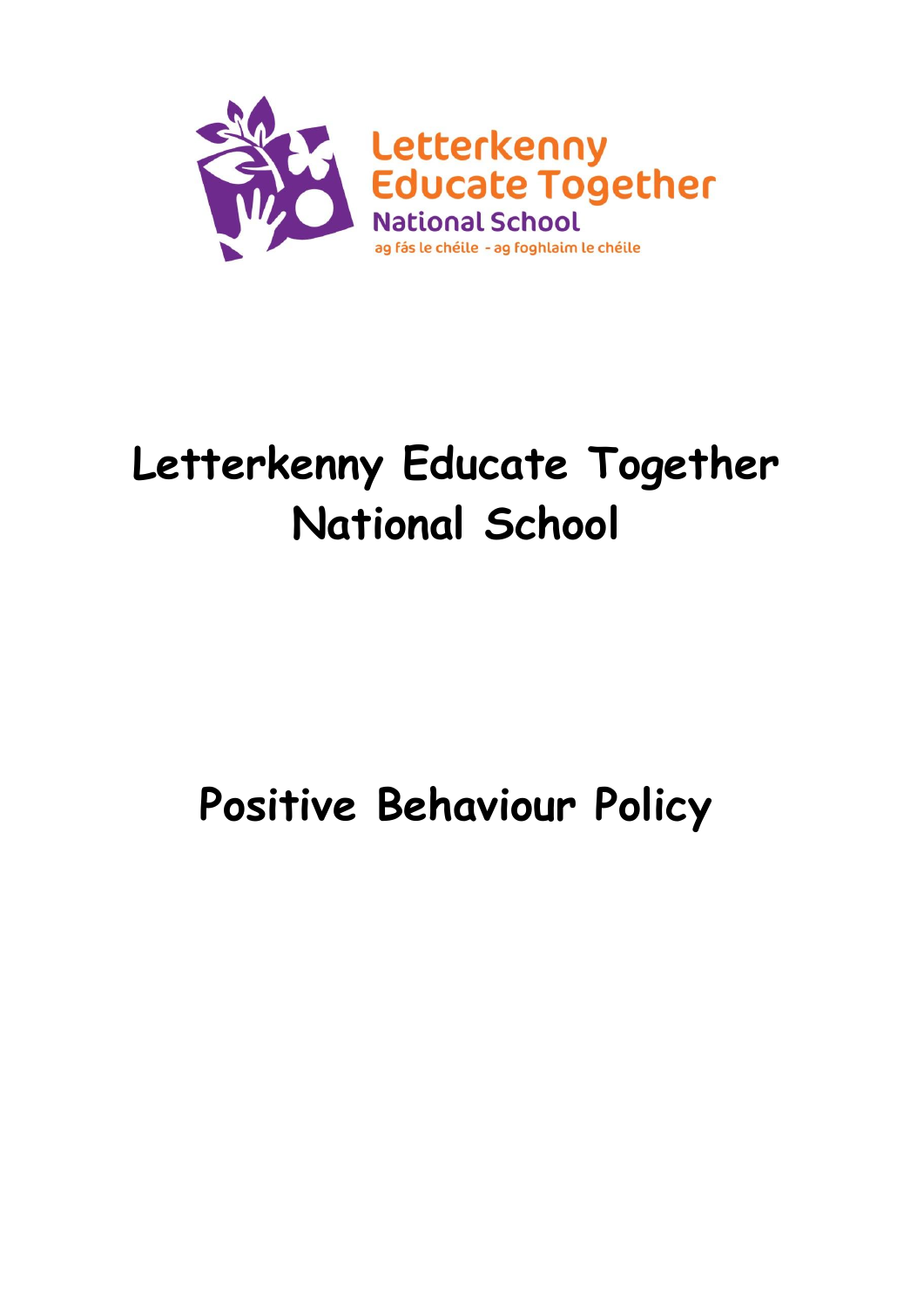# **Rationale**

# **Practice in school**

In line with best practice it is necessary to review our policies in relation to behaviour management regularly and consult to agree an updated Positive Behaviour Policy (PBP)

# **Legal requirement**

It is a requirement under section 23 of the Education Welfare Act, 2000 that the Board of Management must prepare and make available a Code of Behaviour for its students, parents and teachers. The act requires that the school code of behaviour is prepared in accordance with Guidelines issued by the National Educational welfare Board (NEWB). It details in Section 23(2), that the code of behaviour shall specify:

- A. standards of behaviour
- B. measures taken when a student fails/refuses to observe standards
- C. Suspension /expulsion procedures
- D. grounds for removing a suspension
- E. procedures in relation to a child's absence

# **Drafting of policy**

Subcommittee made up of parents and staff met throughout the school year 2013-2014 to review the policy. While in draft all parents/guardians and staff were invited to comment on the policy before it was brought to Board of Management for ratification.

The most recent review of the Positive Behaviour Policy was undertaken during the school year 2015/2016. Again all members of the school community were invited to participate. Advice was also obtained from outside agencies as appropriate.

| Date                  | Action                      |
|-----------------------|-----------------------------|
| School Year 2009/2010 | Policy created              |
| School Year 2013/2014 | Policy reviewed and updated |
| School Year 2015/2016 | Policy reviewed and updated |
|                       |                             |

# **Relationship to Ethos of the School**

# **Democratic**

- Our school recognises that, in line with our ethos, parents/guardians and staff work in partnership to meet legitimate expectations with regard to positive behaviour and discipline.
- All member of our school community: Board of Management, staff, pupils and parents are invited to participate in the drafting and review of this policy.
- Roles and responsibilities for implementation of the policy are assigned to all members of the school community.
- In keeping with our democratic principle this policy emphasises active participation.
- Using Restorative Practice as a model allows each voice to be heard and encourages all parents, staff and children to show respect and engage in discussion even in times of disagreement.

# **Child Centred**

- A school is a collective organisation that strives to address the needs of every single child.
- School rules are there for the health, safety and welfare of each and every child.
- Each child has the right to learn, grow and thrive in a non-judgemental harmonious atmosphere, where they are treated with respect and dignity. This policy will therefore take a positive approach to the question of behaviour placing greater emphasis on rewards than sanctions.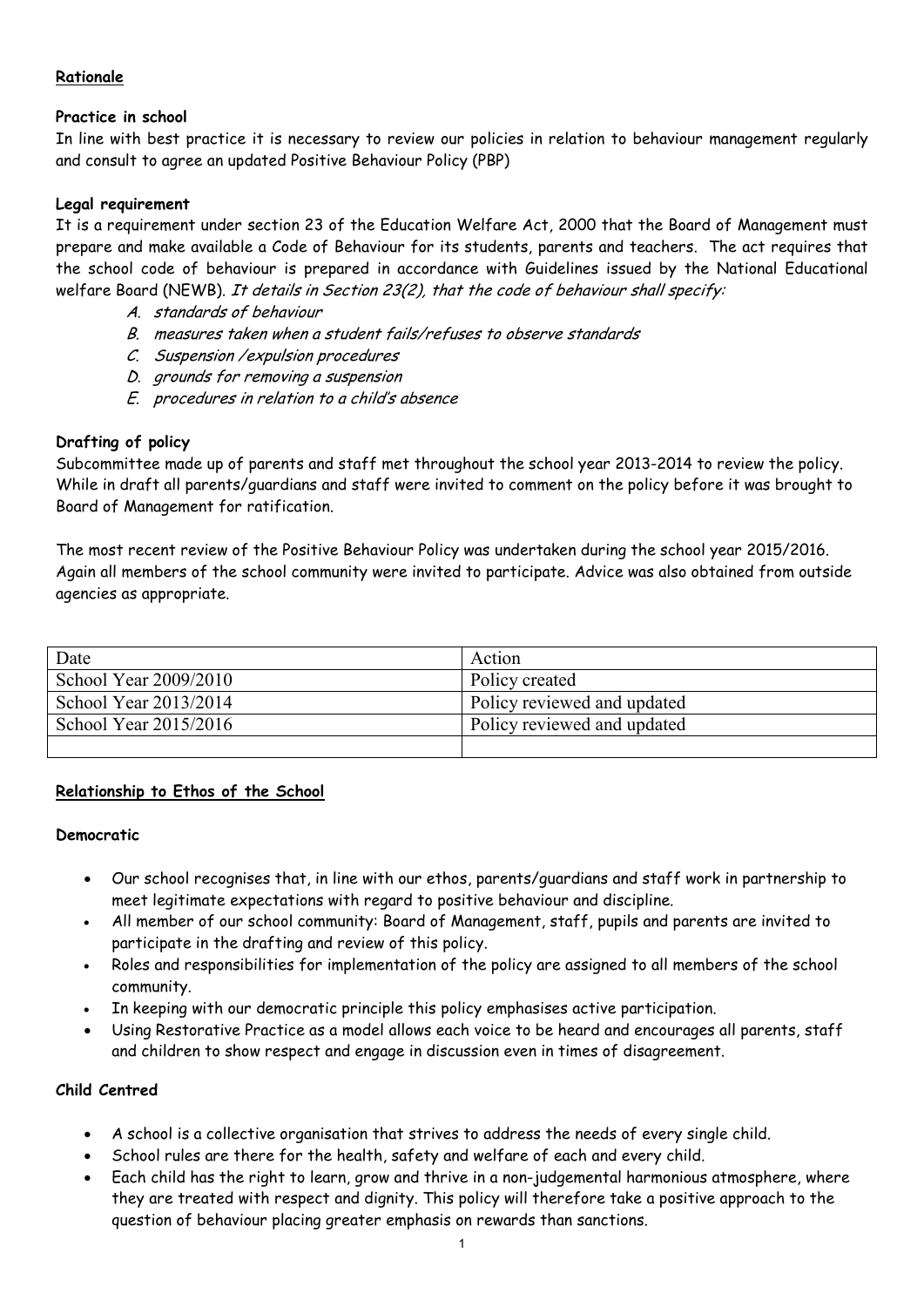- All decisions will be based on the educational, developmental, social and emotional needs of the children over and above other external factors.
- There is an on-going commitment to make sure children are aware of and understand the behaviour policy, are assured of its fairness and that their voice will be heard.

# **Equality Based**

- Based on the common ground of ethical values not specifically associated with any particular system of belief (religious, spiritual, ethical etc.)
- Recognition of cultural differences which may result in the need to take into consideration factors affecting behavior when implementing the policy
- Respect, acceptance and understanding of different systems of belief and the common ground shared by all
- No discrimination/preference based on belief systems (religious, spiritual, ethical etc.)
- Teaching and learning linked to Learn Together curriculum to formally encourage positive behavior and respect

# **Co-educational**

- No discrimination/preference on the grounds of gender.
- Recognizing and respecting developmental differences without reinforcing gender related stereotypes
- Providing positive role models without reinforcing gender related stereotypes

# **Aims**

The school aims:

- To ensure an educational environment that is guided by our mission statement
- To allow the school to function in an orderly way where children can make progress in all aspects of their development
- To create an atmosphere of respect through the entire school community
- To promote positive and responsible behaviour, recognising the differences between each other and the need to respect these differences.
- To ensure the safety and well being of all members of the school community.
- To assist the whole school community in understanding the values underpinning the systems and procedures that form part of the code of positive behaviour and to seek their co-operation in the application of these procedures.
- To ensure Transparency /fairness in the implementation of this policy
- To ensure that the system of rules, rewards, and sanctions are implemented in a fair and consistent manner throughout the school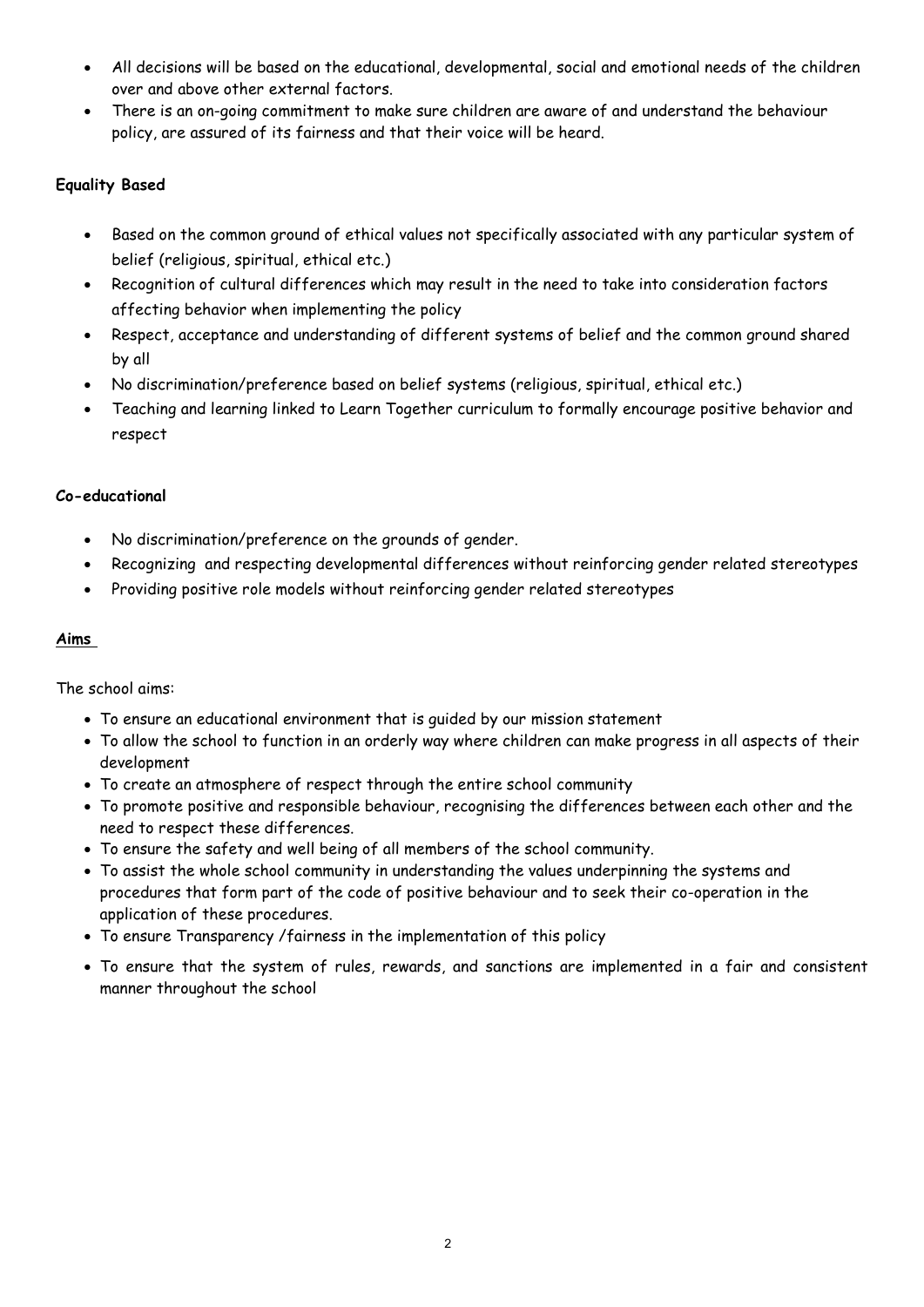# **1. Guidelines for behaviour in the school**

The Education Welfare Act, Section 23, states that the code of behaviour shall specify "the standards of behaviour that shall be observed by each student attending the school".

- o Each pupil is expected to use these values
	- respect for self and others
	- kindness and willingness to help others
	- courtesy and good manners
	- fairness
	- readiness to use respectful ways of resolving difficulties and conflict
	- forgiveness
- o The standards should describe the commitment that the school expects from students to their own learning and to that of their peers. This commitment includes:
	- attending school regularly and punctually
	- doing one's best in class
	- taking responsibility for one's work
	- helping to create a safe, positive environment
	- respecting staff
	- respecting other students and their learning
	- participating in school activities.
- Attending school each school day is expected by law unless excused by illness or injury. In accordance with our Attendance policy.
- The rules are displayed in school and discussed in class using the child friendly language below

Come to School Be Respectful Do Your Best Work Together Be Safe

- Some behaviours are contradictory to this Positive Behaviour Policy, for example,
	- behaviour that is hurtful (including bullying, harassment, discrimination and victimisation)
	- behaviour that interferes with teaching and learning
	- threats or physical hurt to another person
	- damage to property
	- theft
- There is recognition that OTHER factors affecting children may sometimes need to be considered and accommodated when implementing the Behaviour Policy i.e. cultural or SEN factors.
- Health & Safety concerns, in line with the schools Safety Statement, will also be taken into consideration.

As suggested under Section 23 (4) of the Education Act on enrolling in Letterkenny Educate Together NS the school will provide the parents of the child with a paper copy of the school's code of behaviour (on request) and inform parents that the policy is available on the school website. The principal may ask the parents/guardians to sign an agreement that the code of behaviour so provided is acceptable to them and that they shall make all reasonable efforts to ensure compliance with such code by the child. A child friendly version of this agreement is also signed by children from Senior Infants to  $6<sup>th</sup>$  class. During the school year Junior Infants are introduced to a pictorial agreement.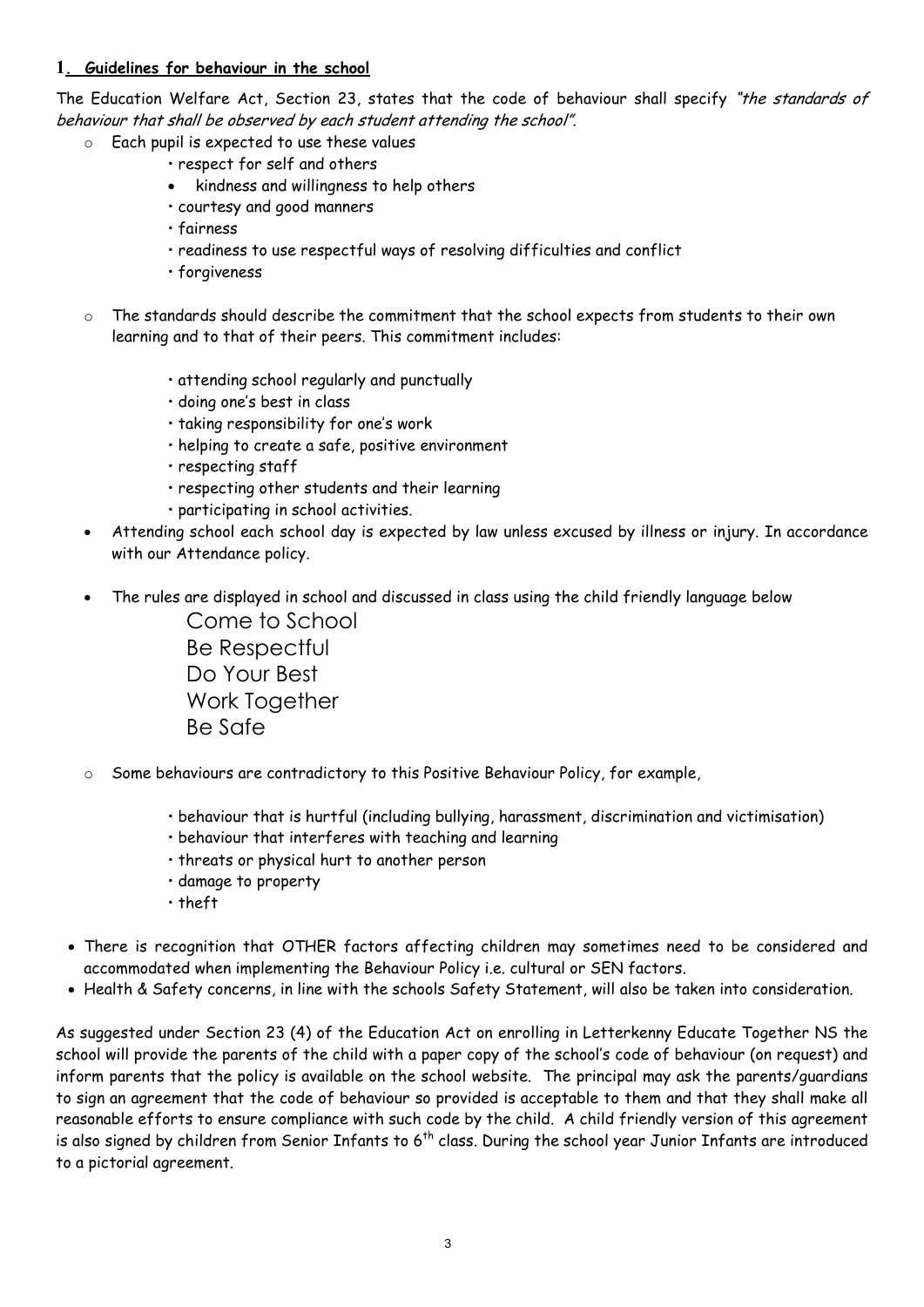Early in the school year there will be a week that focuses on Positive Behaviour Policy including materials in child-friendly language. As part of this week, one night's homework may involve both parent/guardian and child reading and discussing the Policy.

# **2. Whole school approach in promoting positive behaviour**

In Letterkenny Educate Together National School we recognise that positive school ethos is based on the quality of relationships and the ways in which pupils, staff and parents/guardians treat each other. This positive ethos permeates all the activities of the school and helps in forming a strong sense of social cohesion within the school.

Board of Management, Principal, teachers, other school staff, parents and students have responsibilities at different levels for positive behaviour in the school.

A whole-school approach requires the school to provide opportunities and support for these groups to enable them to understand and live up to these responsibilities. This means, for example, that parents have opportunities to learn how their commitment to, and their relationship with, the school can impact on behaviour and learning. Students learn how their behaviour and learning, the learning of other students, and the wellbeing of staff, are linked together.

The elements of our whole school approach to behaviour include:

- A systematic process for planning and reviewing behaviour policy
- An ethos, policies and practices that are in harmony
- A teamwork approach to behaviour
- A whole-school approach to curriculum and classroom management
- An inclusive and involved school community
- A listening school
- Restorative Practice approach

# **Modelling the standards: the responsibility of adults**

The adults in the school community have a responsibility to model the school's standards of behaviour, in their interactions both with students and with each other, since their example is a model of good working relationships and a powerful source of learning for students.

In order to do this, they need to be familiar with the standards and to understand the importance of expecting students to behave according to these standards.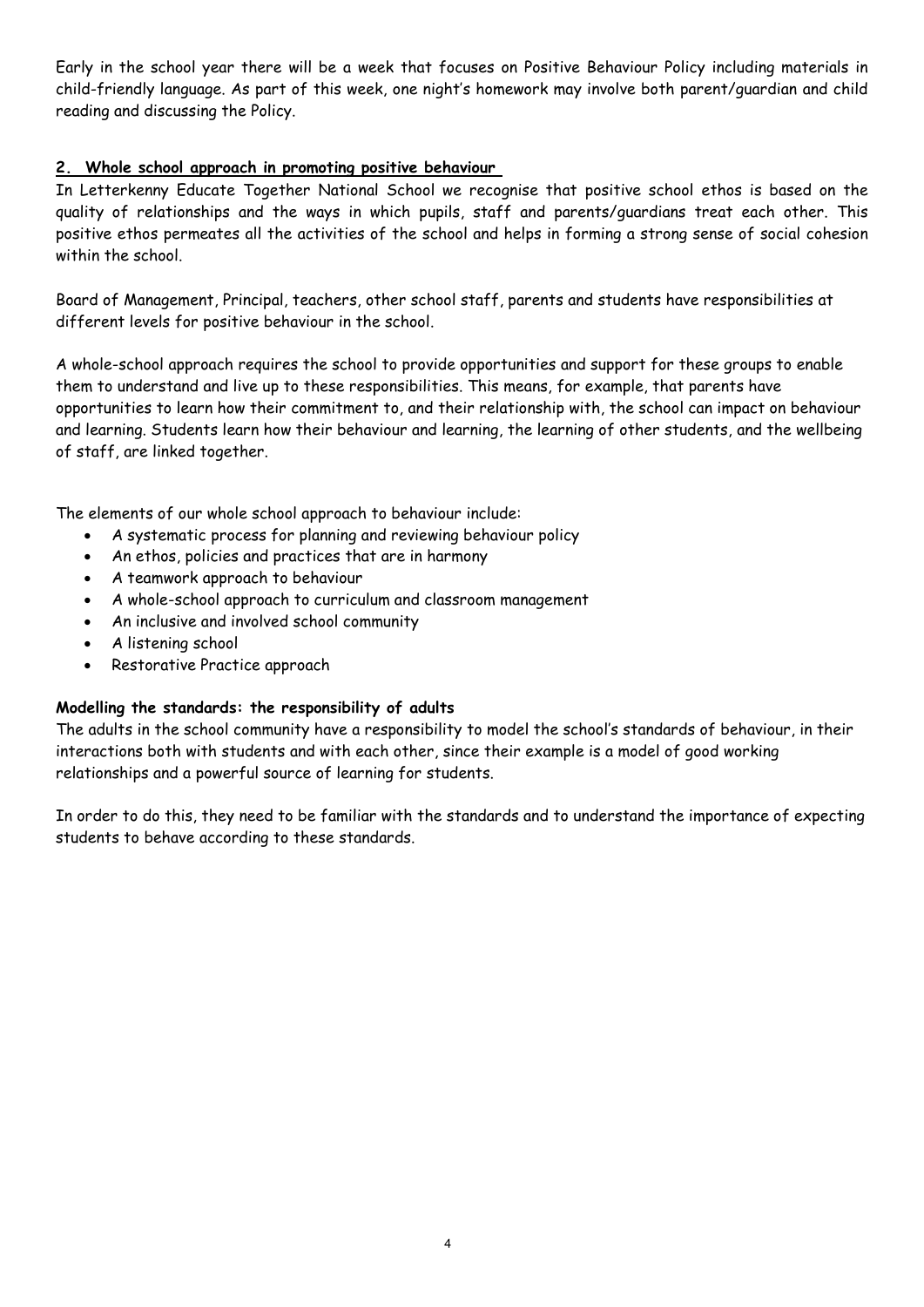# **Staff Roles and Responsibilities**

# **Roles**

- o Teaching, support and/or management roles as appropriate
- o Staff- mentoring programme to make new staff members aware of the PBP
- o Subcommittee member or as part of wider consultation
- o To encourage positive working relationships with parents as partners in their children's education.

# **Responsibilities**

- o Respect all members of the school community
- Deliver curriculum linked with PBP including SPHE and Learn Together especially to help children
	- To build relationships with staff
	- develop communication skills
	- develop appropriate ways of interacting and behaving
	- encourage forgiveness
	- develop resilience,
	- promote conflict resolution skills, to foster self-esteem
	- to help children accommodate differences
	- develop citizenship.
- o Use a range of activities to develop these skills in children e.g. Circle Time, Toy Time, Golden Time, Assemblies, Golden Books, Workshops on relevant topics, Social Stories, Principal's Book, Social Skills Groups and discussions
- o Having knowledge and understanding in agreeing to and implementing PBP through daily decisions and specified events/work
- o Encourage children to do their best by positively reinforcing positive behaviour and to take responsibility for their work
- o Deal with difficulties in line with Positive Behaviour Policy and Restorative Justice model
- o Be cognisant of behavioural difficulties that arise from special educational needs of individuals.
- o Use a range of strategies to work with children with behavioural difficulties e.g. IEP with behavioural targets, 1:1 support, team-approach, regular contact with parents, a supportive school community, an active and organised playground, modified reward systems for individual children, differentiated expectations.
- o Agree behaviour targets and specific strategies if needed for individual children e.g. as part of an Individualised Education Plan
- $\circ$  Co-operate and communicate with parents through formal and informal meetings, workshops, written communication, information packs etc.
- o Establish 2 way communication between staff and parents to discuss incidental behavioural issues.
- o Inform and support parents about difficulties as and when they arise making sure that appropriate logs are kept when needed (Teachers' Professional judgement will decide when this is necessary)

Golden Book - carbon copy book with notes going home and copies can be read in class/assemblies

Support from Home book - carbon copy book central to school with standard info listed on front (name, date, incident, response by staff, sanction (if any) and please discuss at home)

- o Access and review on an ongoing basis relevant policies and available resources
- o Bring professional expertise to Positive Behaviour Policy
- o Attend in-service about behavioural issues
- o Pursue individual staff development in this area, if appropriate
- o Use a team-approach and discuss concerns /strategies as agenda item during staff meetings
- o Ask for support when necessary
- o Alert principal of serious concerns or breaches to PBP
- o Fulfil responsibilities within the specialised roles listed above, if appropriate
- o Model Positive Behaviour with all members of the school community.
- o Be an active listener.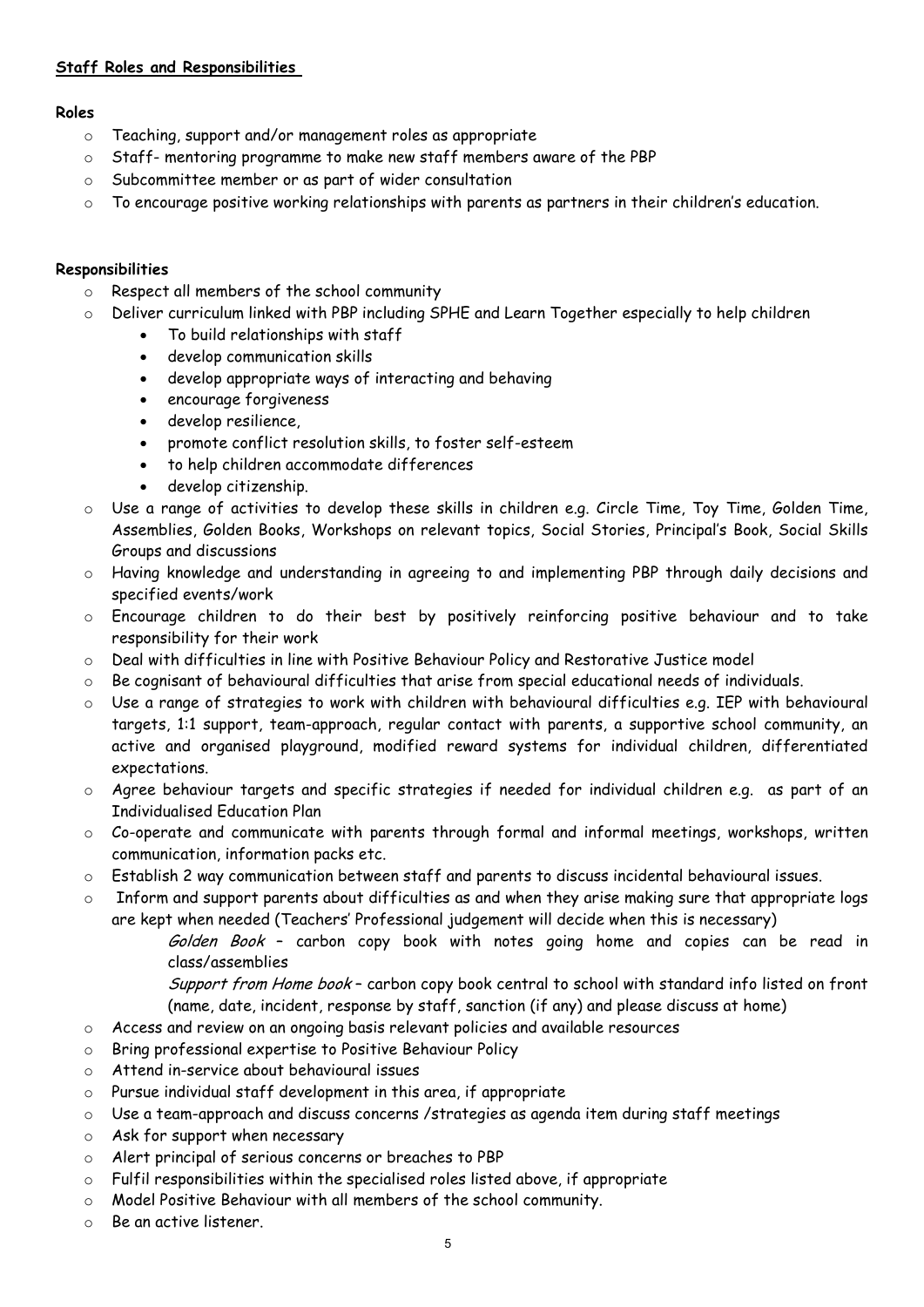All staff have a shared responsibility in operating the school's Positive Behaviour Policy. (Temporary staff, student teachers, coaches, etc. are expected to abide by the LETNS PBP).

# **Principal's Roles and Responsibilities**

# **Role**

- o Manage staff
- o Manage teaching and learning linked to PBP
- o Liaise with parents including those of newly enrolled children
- o Liaise with people on placement/substitute work
- o Liaise with Board of Management on serious breaches of PBP

# **Responsibilities**

- o Implement PBP on daily basis
- o Timetable and manage specific events detailed in PBP e.g. new parents' meeting
- o Encourage and facilitate parent/staff meetings and other communication
- o Make people in the school on placement/temporary staff aware of the Behaviour Policy
- o Follow procedures for serious breaches of PBP
- o Manage the Principal's Book
- o Support staff and parents with issues on an individual/group basis
- o Arrange inservice training when needed
- o Encourage Positive Behaviour in pupils through daily reinforcement, assemblies, class projects etc.

# **Board of Management Roles and Responsibilities**

# **Roles**

- To manage the school in line with the PBP
- To ratify and review the policy on an annual basis ensuring staff, children , parents and Board of Management have a voice.

# R**esponsibilities**

- Support the principal in fair application of the PBP within the school
- Make decisions that are informed by and support PBP
- Support all staff in implementing the PBP e.g. provision of opportunities for staff development. more input for Restorative Justice model
- Ensure all parents are informed of and understand the PBP
- Ensure all pupils understand the PBP and to ratify a child-friendly version of the policy.
- Respond to parents with concerns/challenges around the PBP
- Follow procedures to deal with serious breaches of behaviour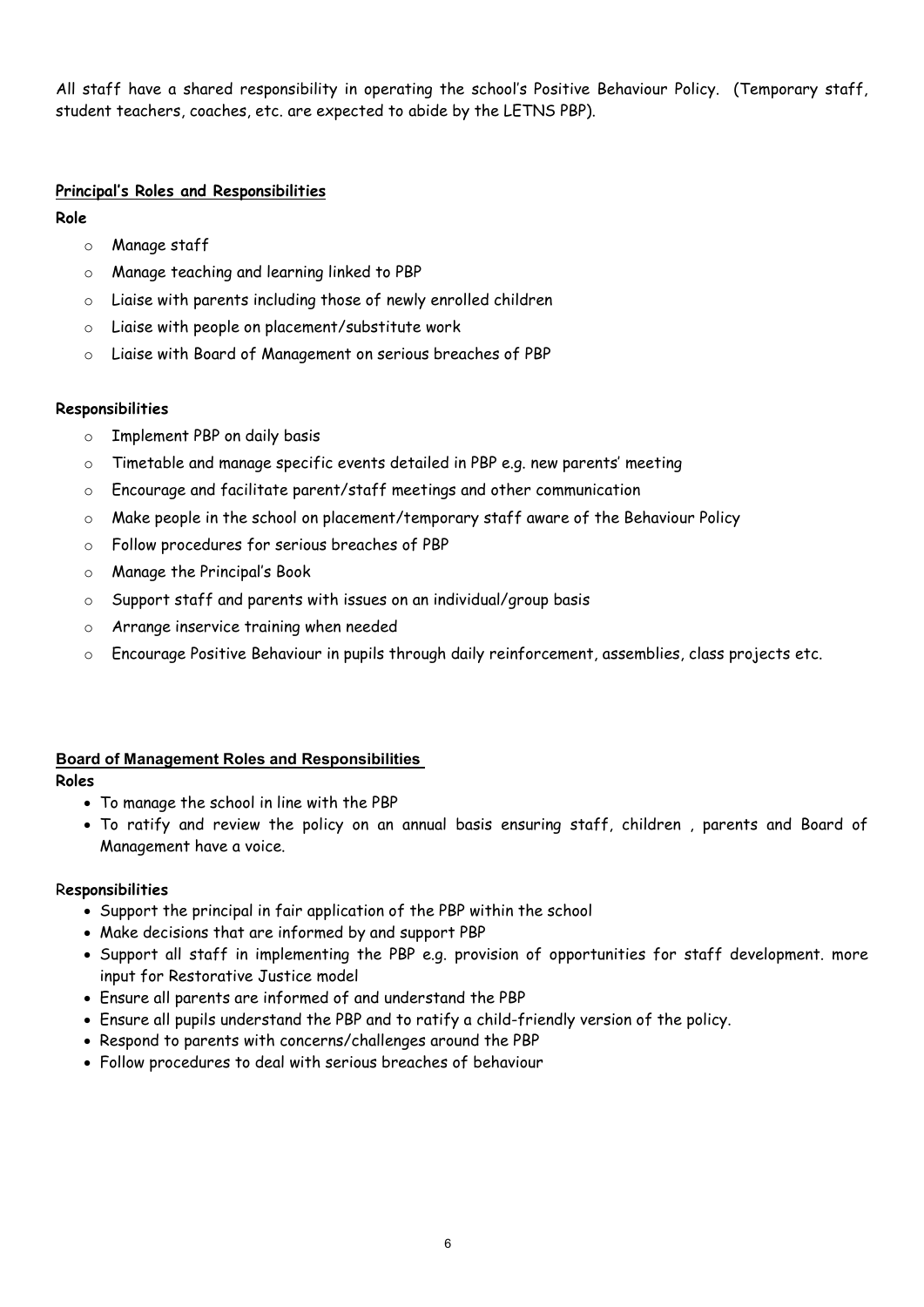# **Roles and Responsibilities of the Parent Staff Association (PSA)**

#### **Roles**

- o Communicate policy to parents through notice board
- o Arrange training/support for parents, if appropriate

#### **Responsibilities**

- o PSA manage a notice board with key statements from PBP that is changed regularly
- o Liaise with the Board of Management on all actions
- o Encourage parents to be aware of and understand the ethos and spirit of this policy

# **Parents/Guardians Roles and Responsibilities**

# **Roles**

All Parents/guardians have role within the school

o As parents/guardians of individual child(ren)

#### And may have a specialised role

- o As participants in Parents in the Classroom Project
- o As members of PBP and other Subcommittees
- o As members of Parent Staff Association
- o As members of Board of Management

#### **Responsibilities**

To read familiarise themselves with the positive behaviour policy by requesting a copy from the school office or via the school website.

(Parents/guardians of newly enrolled Junior Infant children are informed about this policy at the new parents' meeting and provided with a copy.)

- $\circ$  To sign a parent/school agreement that she/he has read the PBP if requested.
- Co-operate and communicate with staff through formal and informal meetings, workshops, written communication, information packs etc.
- o Encourage their children to uphold the school's ethos and PBP.
- o Respect all members of the school community
- o Make themselves aware of and co-operate with the school's system of rewards and sanctions.
- o Ensure their children attend school regularly and punctually
- o Encourage their children to do their best and to take responsibility for their work
- o Help their children with homework and ensuring that it is completed.
- o Ensure their children have the necessary books and materials to complete their schoolwork and take part in school activities.
- o Ask for support from the school when appropriate
- o Discuss specific PBP homework and agreements with children
- o Agree behaviour targets and specific strategies e.g. as part of an Individualised Education Plan.
- o Share information about anything that might affect a student's behaviour in school
- o Contact the class teacher if they have concerns.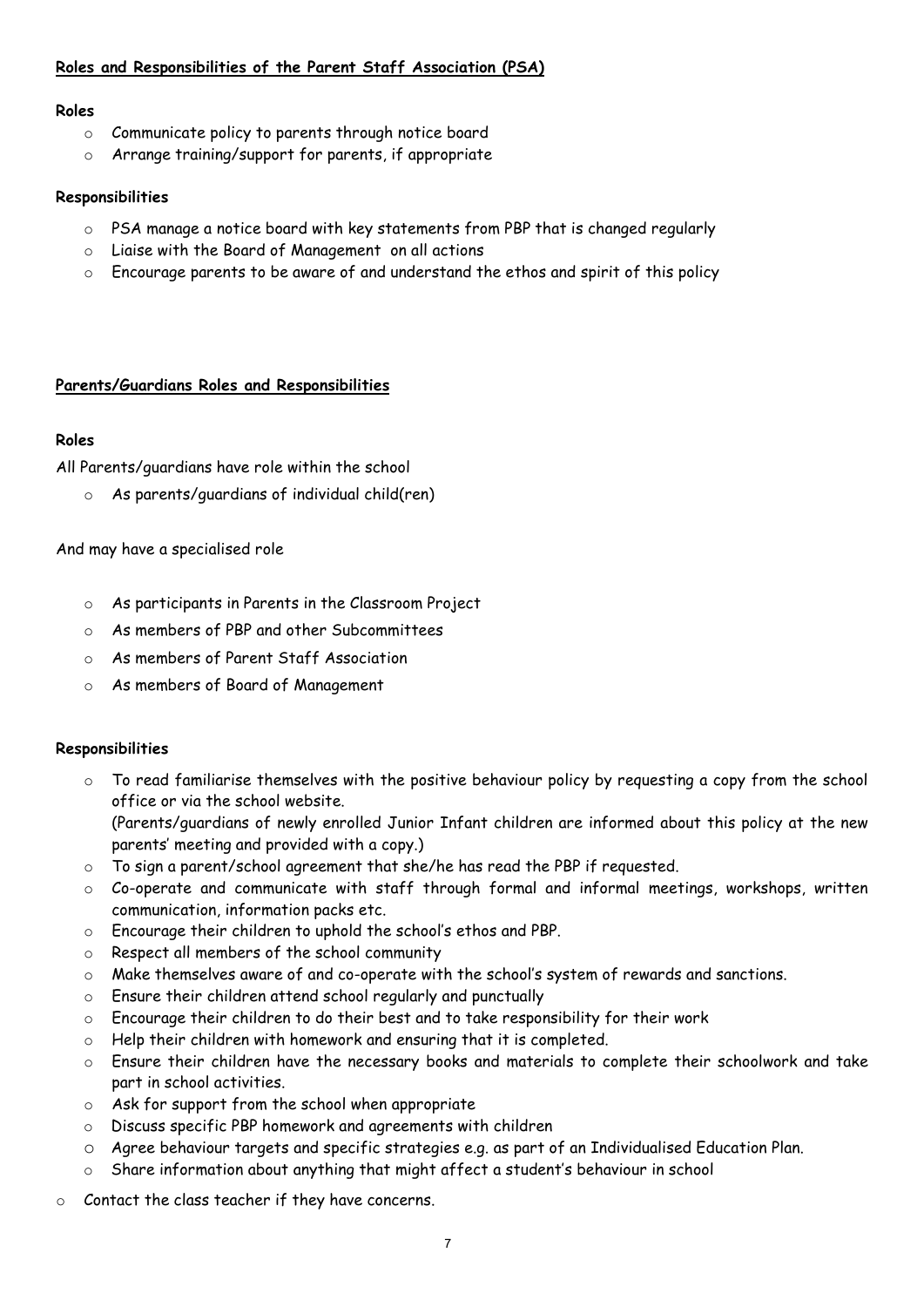# **Pupils' Roles and Responsibilities**

# **Roles**

Pupils were involved in drafting the code of behaviour:

- Drafted class rules
- Review class rules, sanctions, rewards to date, feedback from student council

Launch week

Drafting summary document

Pupils play a role in the ongoing implementation e.g.

- o Drafting rules, rewards and sanctions for the classroom
- o Taking part in assemblies
- o Working on Student Council
- o Buddy systems
- o Peer mediation
- o Involved in reviews through Student Council
- o Discussing Rights and Responsibilities under Learn Together
- o Individual children may be consulted as part of part of their Individualised Education Plan

#### **Responsibilities**

These are the standards expected by the school from each student:

Come to School Be Respectful Do Your Best Work Together Be Safe

# **3.Strategies for promoting positive behaviour**

# **In Classrooms:**

In September:

- Teachers discuss 'High 5' Rules with the children in an age appropriate way.
- Teachers and pupils agree class rules using positive language and rewards with for that class
- Teachers teach and give homework linked to the PBP
- Classes participate in the Positive Behaviour Week and associated activities exploring how people should treat each other

# Throughout the year:

- Teachers ensure that pupils understand and are frequently reminded of how they are expected to behave.
- A clear system of acknowledging and rewarding good behaviour is in place.
- A stepped consequences system for not meeting behaviour standards is in place.
- Teachers implement a range of classroom management techniques that promote positive behaviour.
- Teachers use a variety of activities and methodologies to sustain pupil interest and motivation.
- Teachers timetable activities in the classroom to maximise promotion of positive behaviour.
- Golden Time to be used in all classes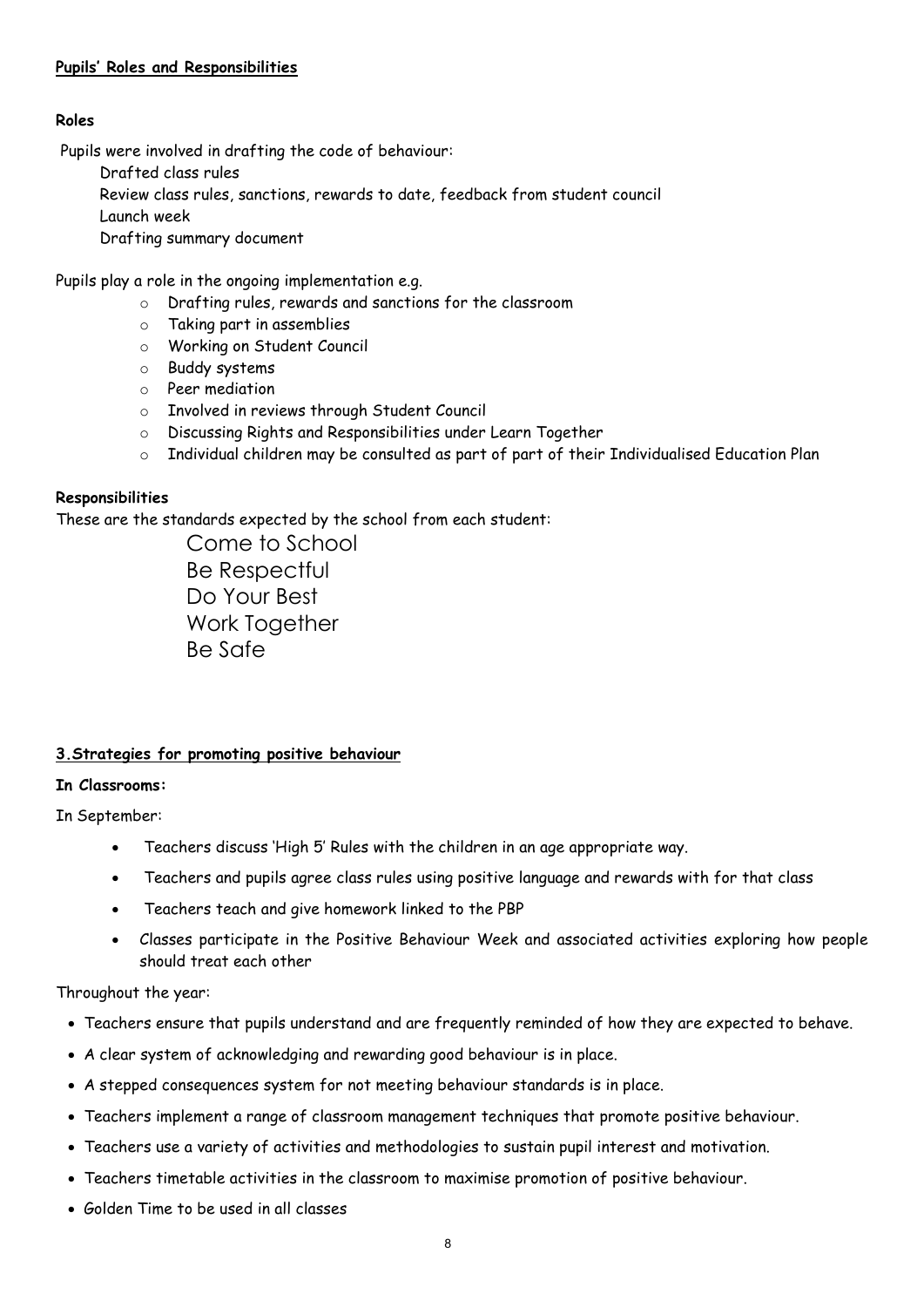- Golden books written in by all staff
- Showing good work to other classes/principal
- Good behaviour/effort/work is communicated to parents/guardians
- Students are given responsibility in the class at a level appropriate for their age
- Students are given clear boundaries
- Students are helped to recognise and affirm good learning behaviour
- Students receive recognition and positive feedback about behaviour
- Students have opportunity for self-assessment

#### **In the school as a whole:**

- All staff members are proactive in communicating rules/expectations to children in all areas of the school.
- Positive behaviour by the children is acknowledged and praised verbally.
- Certificates for Gaeilgeoir na Seachtaine, Handwriter of the Month etc. are given out at assemblies
- Celebration of achievement for each pupil at the end of September
- Celebration of school year at end of June and individual card for each pupil
- Principal's Book (names read out at assembly each Friday).
- Student council and class meetings
- Students are given responsibilities e.g. Green Team, Student Council
- are encouraged to see that the PBP works in a fair way to the benefit of all
- positive everyday interactions between teachers and students
- have good school routines
- have good rules for trips
- visual reminders around the school : both pictorial and written

#### **During playtime:**

- Two/three teachers are on duty with SNAs supporting individual children.
- Concerns are discussed at staff meetings with necessary arrangements agreed and put in place.
- Moving from eating to playtime is organised (time & lining up) and supervised by teachers on duty.
- Class teachers collect class lines at the end of yard time.
- The Playground Safety Tips are displayed in the playground.
- Activities and games are timetabled and communicated to all pupils.
- The playground is zoned for specific groups/activities.
- Playground Helpers are appointed to encourage positive playground practices.
- Playground Helpers are responsible under the Supervising Teachers' guidance for equipment (Summer Term).
- Playground Helpers have regular meetings with lead teacher.
- Game of the Week is taught by class teachers and supported by teachers on duty (Summer Term).
- Children remain seated during wet play. Each class has a list of what is allowed. Play buddies help out in younger classes on a rota basis.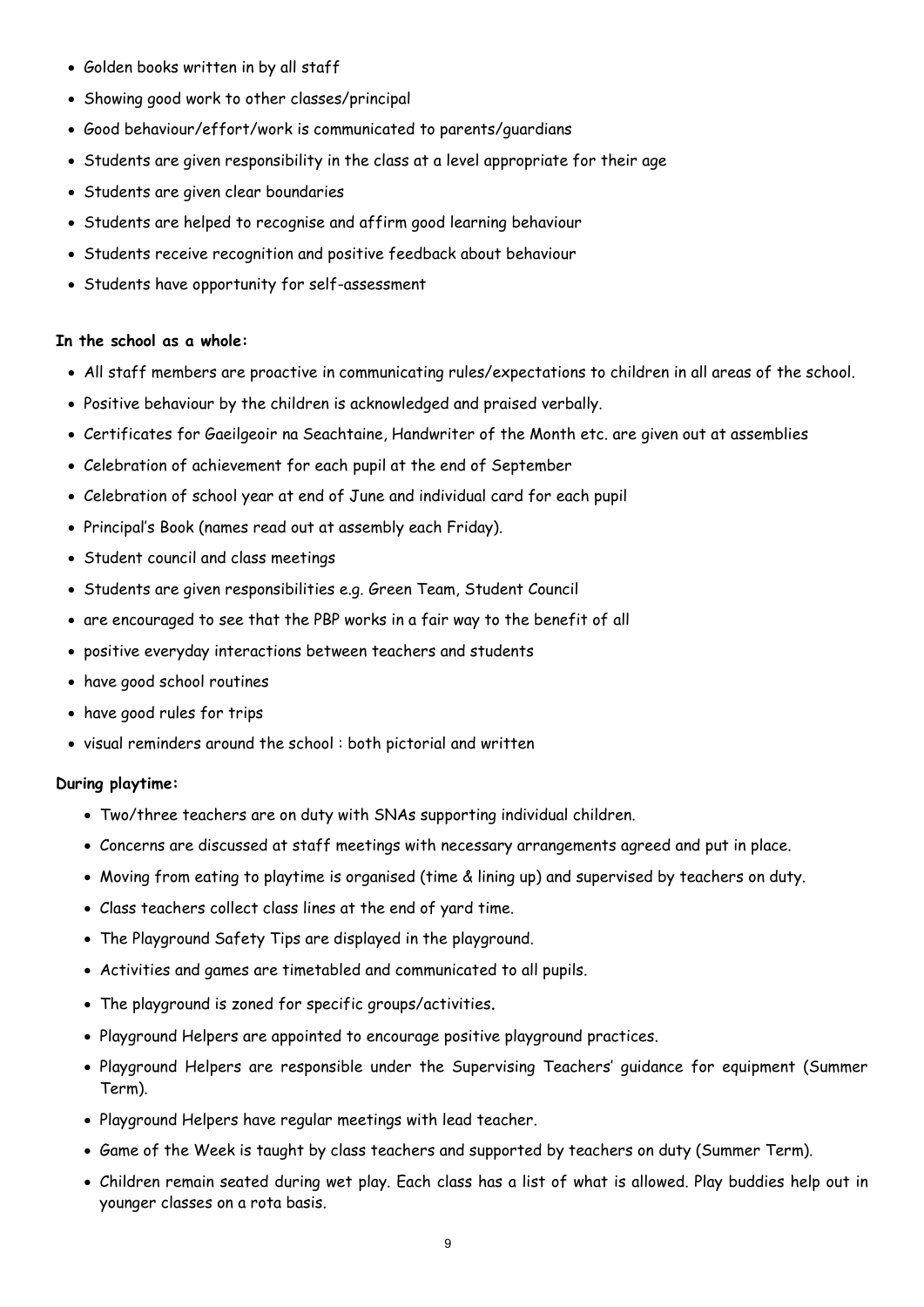Children ask to use the toilet. There are designated toilets for playtime.

#### **Homework**

As set out in the homework policy

# **Rewards and acknowledgement of good behaviour**

Letterkenny Educate Together NS places a greater emphasis on affirming positive behaviour than on sanctions. Systems for acknowledging positive behaviour must:

- be meaningful
- allow students to link rewards and behaviour that is valued and wanted
- include rewards for effort as well as achievement
- be inclusive
- be consistently and fairly applied
- encourage intrinsic motivation promoting love of learning
- not encourage unhelpful competition or become the goal of learning

# **Rewards may be given on a school, class, group or individual basis and may include:**

- $\checkmark$  Praise & compliments (genuine)
- $\checkmark$  Opportunities to reflect on their achievements
- $\checkmark$  Display of work
- Golden Book
- $\checkmark$  Principal's book
- $\checkmark$  Showing work
- $\checkmark$  Trips
- $\checkmark$  Computer Time
- $\checkmark$  Golden Time
- $\checkmark$  Responsibility
- $\checkmark$  New equipment

#### **Responding to inappropriate behaviour**

Inappropriate behaviour happens and can be disruptive. Serious misbehaviour can have damaging and longlasting effects including disruption of the student's own learning and the learning of others. It can cause distress, anxiety or even pose a threat to the safety of students and teachers. Our policy is to intervene early and positively using the principles of Restorative Justice.

# **Strategies used in response to incidents of inappropriate behaviour are:**

- Active listening to child
- Using the Restorative Justice process (judge behaviour rather than the pupil)
- reminding the pupil & opportunities for reflection on behaviour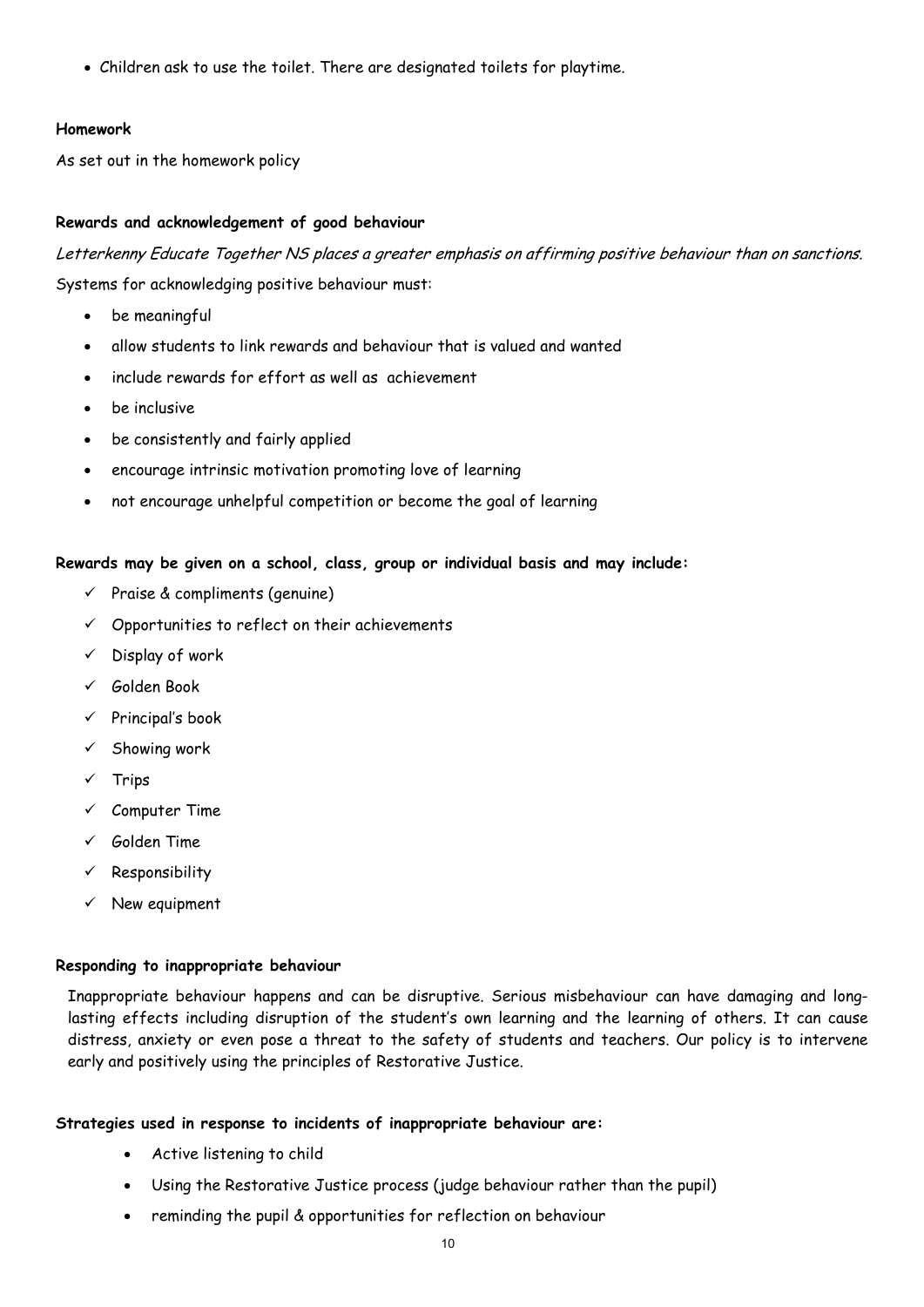- reasoning with the pupil
- reprimand, including advice on how to improve and a stepped consequence procedure used in class.

N.B. All classes operate a stepped consequence behaviour plan. This is done in an age appropriate way e.g. a traffic light system, with clear consequences which have been previously discussed with the class.

- "putting it right" e.g. clean table after marking it, carrying out a useful task, apologising
- giving a fresh start each day
- communication with parents/guardians, either verbal or written (standard information for behaviour book write-up)
- referral to class teacher
- Use of sanctions:
	- $\triangleright$  loss of privileges, e.g. loss of golden time
	- $\triangleright$  payback time
	- $\triangleright$  Time Out: withdrawal from part lesson or peer group (as part of the stepped consequence behaviour plan)
	- $\triangleright$  Work not meeting expectations may be given as extra homework
- referral to Principal
- suspension<sup>\*</sup>
- **expulsion**

The purpose of the above strategies is to bring about a change in behaviour by:

- helping students to learn that their behaviour is inappropriate in context
- helping them to recognise the effect of their actions and behaviour on others
- helping students (in ways appropriate to their age and development) to understand that they have choices about their own behaviour and that all choices have consequences
- helping them to learn to take responsibility for their behaviour.

Strategies should:

- defuse and not escalate a situation
- preserve the dignity of all the parties
- be applied in a fair, consistent and transparent way
- be timely

Staff use agreed sanctions and teachers know the level of sanction they are authorised to apply.

#### Supervised time out may be appropriate in order to;

- o ensure the learning of other students
- o help the student to reflect on the impact and consequences of their behaviour
- o ensure safety
- o as a response to the following behaviour: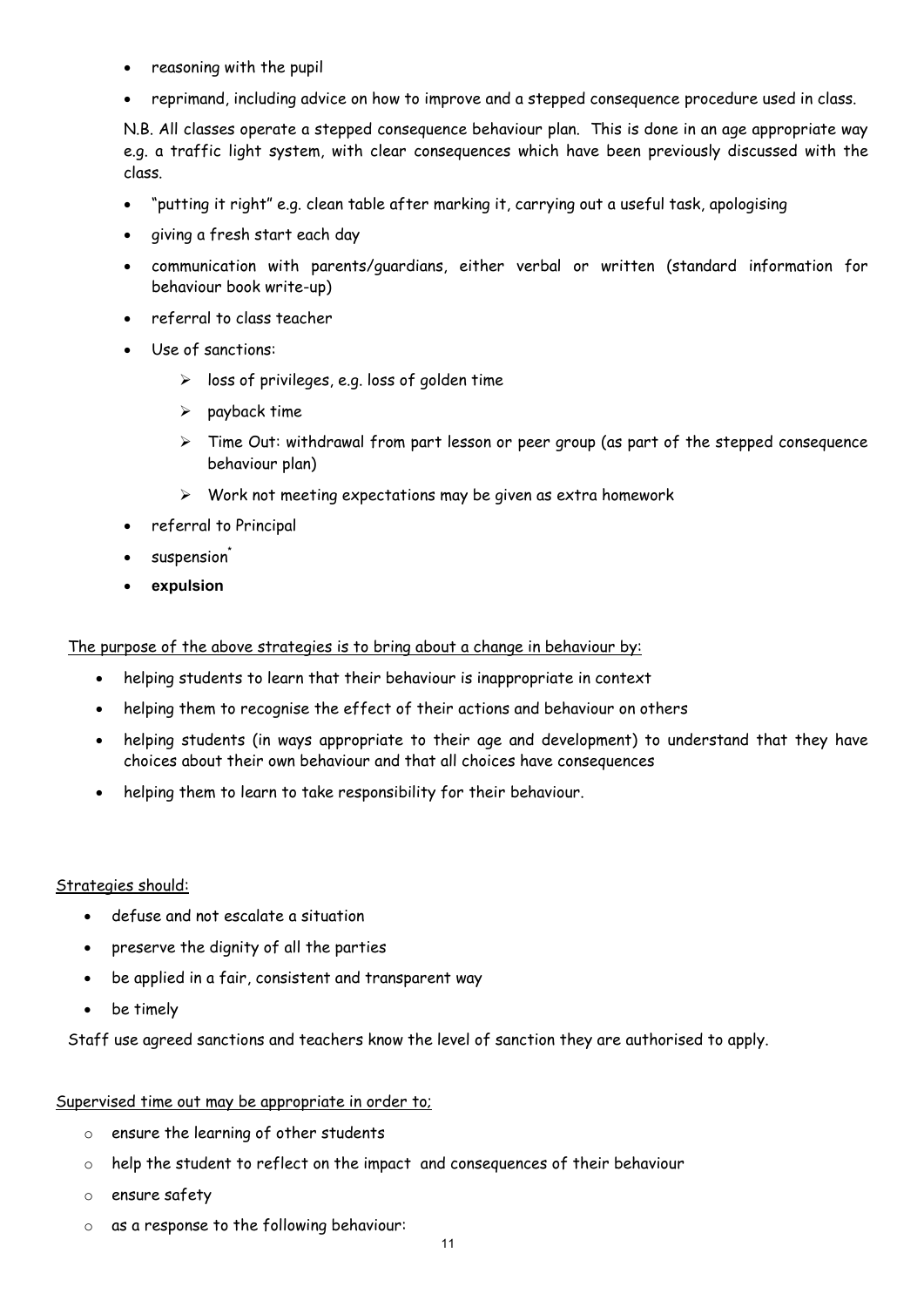- Physically hurting another child (intentionally)
- Swearing
- Refusing to follow the instruction of a member of staff

During these times students will be supervised in another classroom or in a support room while they complete a required activity. A note will be sent home informing parents of any cases of a supervised time out. This note should be signed by parents and returned to the class teacher.

Consistently denying a student access to a particular part of the curriculum as a general sanction is not appropriate.

# **There is staged process for dealing with persistent or more serious inappropriate behaviour:**

- Class/support teachers follow a stepped consequence approach giving warnings and/or advice.
- $\triangleright$  Class teachers (if not involved) may be informed by person who dealt with or observed behaviour.
- $\triangleright$  Parents/quardians are to be informed.
- $\triangleright$  The Principal is informed of more serious or persistent behaviour.
- $\triangleright$  The parents/guardians are required to attend a meeting.
- $\triangleright$  The Principal is informed of gross misdemeanours immediately
- $\triangleright$  Principal's may refer a case to the Board of Management

Teachers are mindful of the sensitivities of parents when meeting to discuss their child's behaviour. The Principal may also be present at meetings and the child may be included at some stage of the meeting.

#### **Students with Special Educational Needs**

The school and classroom practices that support good learning behaviour are valid for all students, including those with identified special educational needs. A behaviour modification plan may be needed to help a student with special educational needs to learn about appropriate behaviour and skills, as in the case of any student. Teachers take particular care that they help the student with special needs to understand clearly the reason why their behaviour is unacceptable and the purpose of any sanction.

#### **Bullying**

In Letterkenny Edcuate Together NS bullying behaviour of any kind is unacceptable. Teachers have a professional duty of care to address bullying and procedures in the Reviesed Anti-Bullying Policy 2013/2014 must be followed.

#### **Managing aggressive or violent misbehaviour**

- Parents and teachers work together to help the student to modify behaviour and to work towards changing it. This will involve the Principal and other in-school supports.
- Children who display repeated emotional disturbance in school will be referred for psychological assessment with the consent of parent(s).
- Through the Special Educational Needs Officer (SENO), appropriate support is sought from services available e.g. Health Service Executive, National Educational Psychological Service.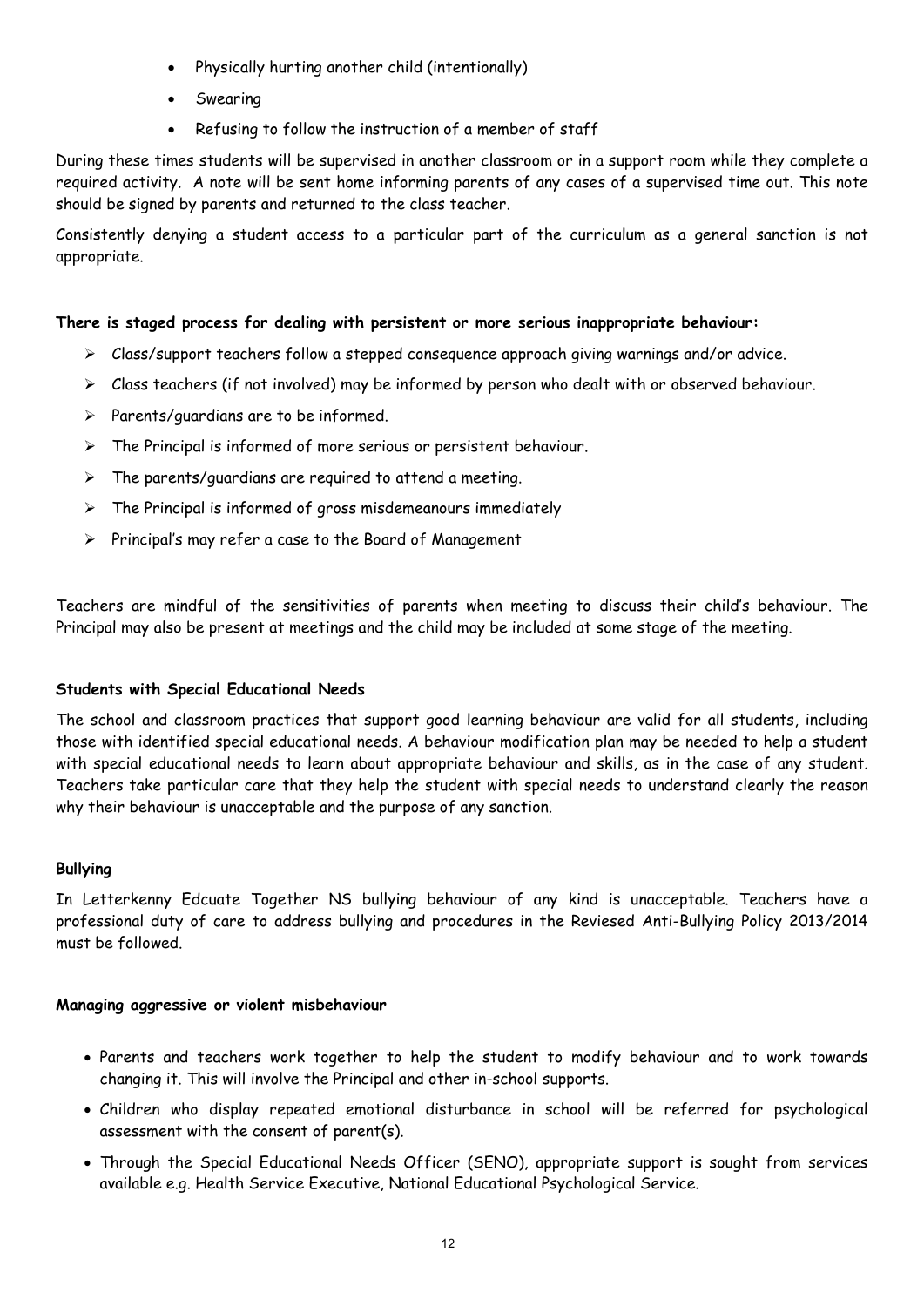- The Principal and LETNS Special Education Teachers team may facilitate teachers in sharing practice and support in the management of challenging behaviour, if required.
- Teachers may avail of INTO seminars on managing challenging behaviour or in-service courses run by Institute of Child Education and Psychology, Education Centres, etc. and refer to publications.
- . In the event of seriously violent or threatening behaviour causing a risk to the safety of the pupil himself/herself or the safety of other pupils or staff, steps will be taken to distance the pupil from the immediate environment of other pupils and the Principal will be notified immediately.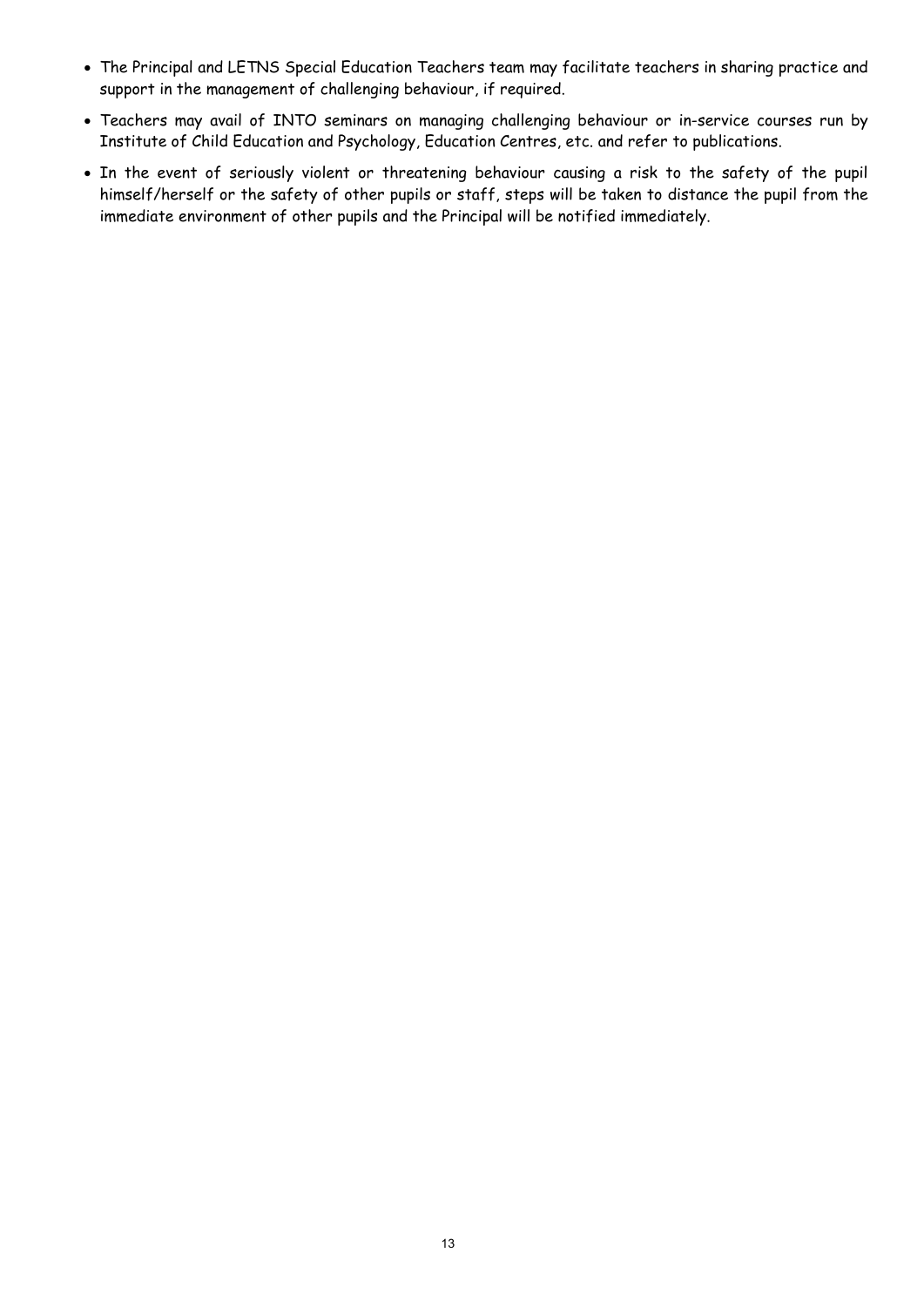# **5. Suspension / Expulsion procedures**

The Education Welfare Act, 2000, stipulates that a code of behaviour shall specify... 'the procedures to be followed before a student may be suspended or expelled from the school concerned" and "the grounds for removing a suspension imposed in relation to a student."\*

#### **Suspension**

The Principal shall inform the education welfare officer, by notice in writing, when a student is suspended from a recognised school for a period of not less than 6 days.<sup>\*</sup>\*

Circular 20/90 states that 'Parents should be informed of their right to come to the school and be invited to do so in order to discuss the misbehaviour with the Principal Teacher and/or the class teacher. This should always be done when the suspension of a pupil is being contemplated'.

#### **Procedure employed in LETNS in relation to suspension and expulsion:**

The Board of Management has the authority to suspend a student.

Grounds for suspension:

- the student's behaviour has had a seriously detrimental effect on the education of other students.
- the student's continued presence in the school at this time constitutes a threat to safety
- the student is responsible for serious damage to property

A single incident of serious misconduct may be grounds for suspension.

For gross misbehaviour or repeated instances of serious misbehaviour, suspension will be considered. Aggressive, threatening, or violent behaviour towards a member of staff will be regarded as serious or gross misbehaviour.

The Board of Management has authorised the Principal and or the Chairperson to exclude a pupil from the school for a maximum initial period of three school days.

Procedures that ensure fairness when excluding a pupil will include:

- Ensuring other means of intervention and dealing with the behaviour has been tried.
- Parents will have been invited to the school to discuss the intention to exclude.
- A fair investigation will have taken place, taking both parents' and pupil's perspective into account.
- Parents and student will be informed about the complaint.
- Parents and student will be given an opportunity to respond.
- Parents may be informed by phone or in writing.
- In the case of immediate suspension, parents will be notified, and arrangements made with them for the student to be collected.
- The BOM, before reaching a decision to exclude a pupil, will ensure its decision will be reached in an unbiased manner. Suspension will be in accordance with the terms of Rule 130(5) of the Rules for National Schools.
- Following suspension, a plan to re-integrate the student will include, where possible, an arrangement for a member of staff to provide support during the re-integration process. Student contracts will if necessary be put in place for the student and his/her parents. This will enable the school to set behavioural goals with the student and parent/s. All efforts will be made to support the student to adhere to this contract. It will be expected that the parent/s will support and maintain support at all times for their child. Regular positive contact will be necessary until the student has re-settled.

\* The Education Welfare Act, 2000 *Sections 23*(2) c, d

<sup>\*\*</sup> The Education Welfare Act, 2000 Sections 21(4) a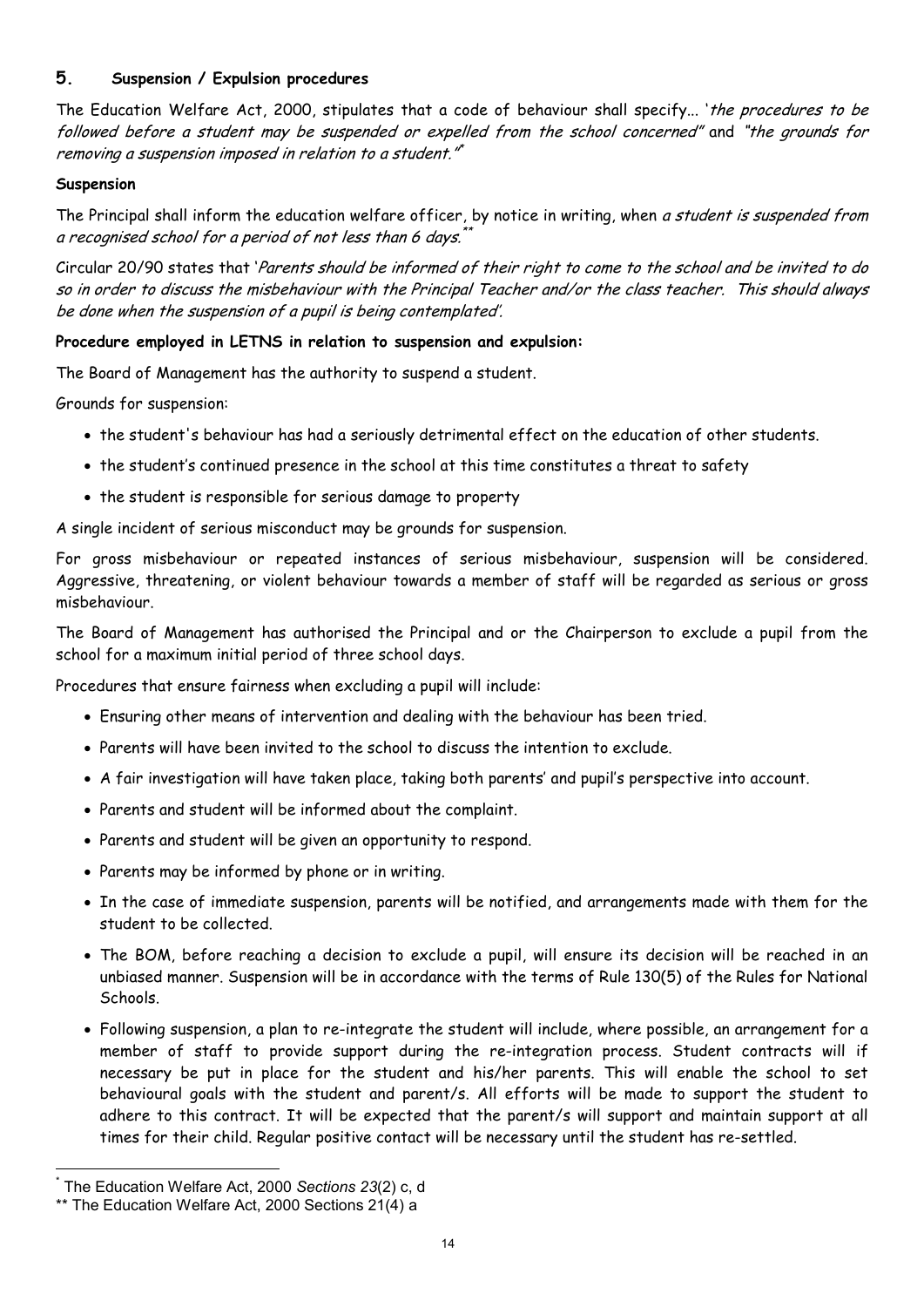- When an immediate suspension is considered by the Principal, a preliminary investigation will be conducted to establish the case for the imposition of the suspension. The formal investigation will immediately follow the imposition of the suspension.
- LETNS suspension form will be filled in noting which parent/guardian collected student, what time student was collected, place and time of supervision and personnel supervising whilst waiting arrival of parents/guardians
- Parent/Guardian will sign LETNS suspension form.
- The Board of Management has authorised the Principal, with the approval of the chairperson of the Board, to impose a suspension of up to five days in circumstances where a meeting of the Board cannot be convened in a timely fashion.
- The National Education Welfare Board will be notified by phone, fax, or email and using the standard form<sup>\*</sup> if a student is suspended for a cumulative total of six or more days,

#### **Implementing the suspension**

The Principal shall notify P/G in writing of the decision to suspend

- Letter stating period of suspension dates it begins and ends
- Reasons for suspension
- Any programme to be followed by student and or parent
- Arrangements for returning to school and any commitments to be entered into by student and parents
- Provision for an appeal to Board of management
- Right to appeal to the secretary General of the DES (Education Act 1998 section 29)

#### **Expulsion (permanent exclusion)**

Under the Education Welfare Act, 2000, 'A student shall not be expelled from a school before the passing of twenty school days following the receipt of a notification under this section by an educational welfare officer' (Section 24(4)) It is the right of a Board of Management to take '... such other reasonable measures as it considers appropriate to ensure that good order and discipline are maintained in the school concerned and that the safety of students is secured.' (Section 24(5))

The Board of Management has the authority to expel a student. As a matter of best practice this should be reserved for the BOM and not delegated.

#### **Grounds for expulsion**

#### Before a student is expelled:

A meeting is held with parents and student to try to find ways of helping the student to change her/his behaviour.

- Ensuring the student understands the consequences of their behaviour should it continue.
- Ensuring all possible options have been tried.
- Seeking the assistance of support agencies.

Serious grounds are:

• Student's behaviour is a persistent cause of significant disruption to the learning of others or to the teaching process.

Forms are available on www.newb.ie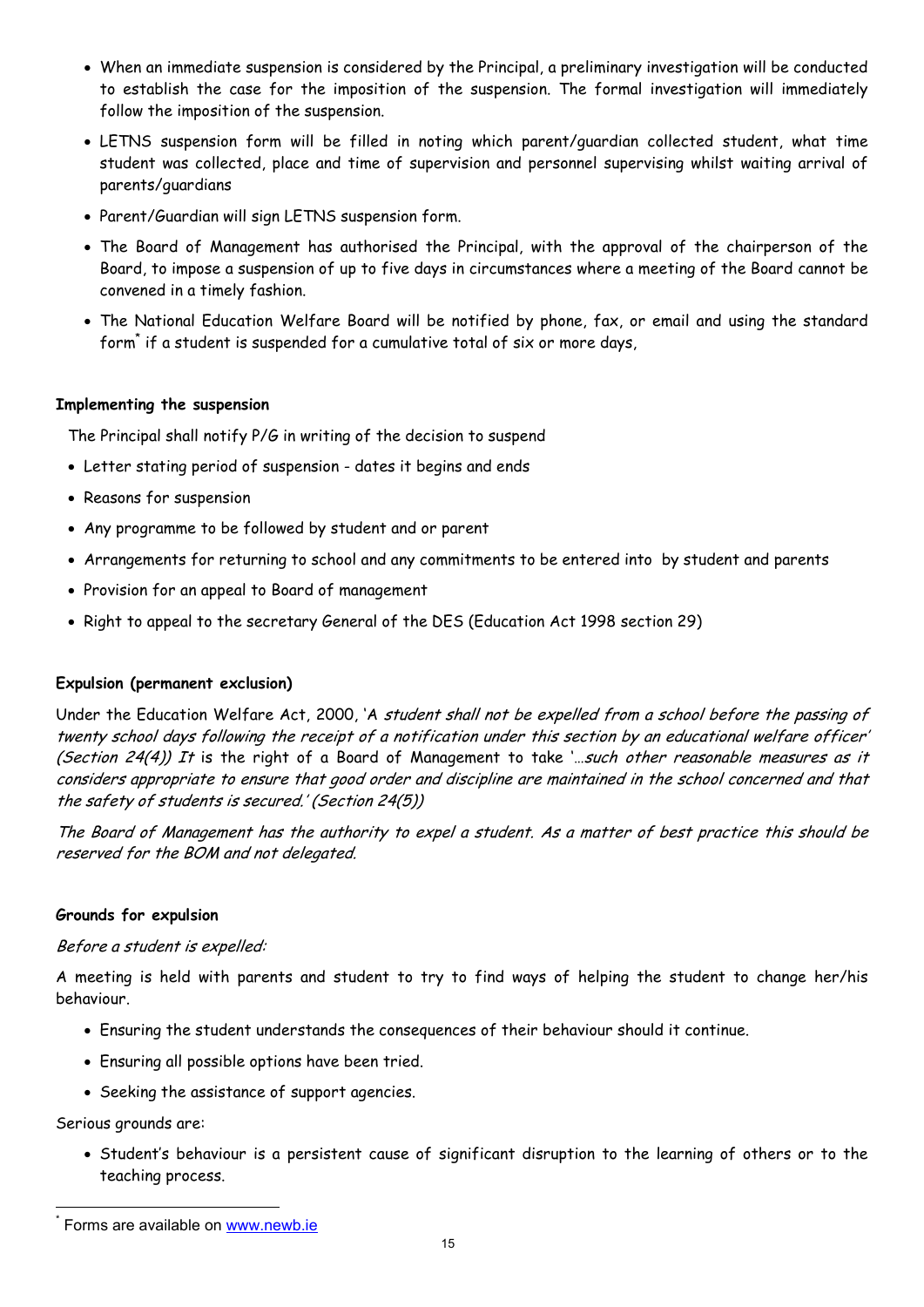- The student's presence constitutes a real and significant threat to safety.
- The student is responsible for serious damage to property.

The kinds of behaviour that might result in expulsion for first offence

- a serious threat of violence against another student or member of staff
- actual violence or physical assault
- supplying illegal drugs to other students in the school
- sexual assault

# **Appeals**

Under Section 29 of the Education Act, 1998, parents (or pupils who have reached the age of 18) are entitled to appeal to the Secretary General of the Department of Education and Science against some decisions of the Board of Management, including:

- (1) permanent exclusion from a school and
- (2) suspension for a period which would bring the cumulative period of suspension to 20 school days or longer in any one school year.

Parents/Guardians will be informed in writing by the Principal of the decision of the Board of Management to permanently exclude or suspend the student .

Parents/Guardians will be informed of their right of appeal, the associated timeframe of 42 calendar days from the date the decision of the school was notified to the parents and student.

Parents will be given a copy of Circular 22/02.

The Board of Management will prepare an appeal if the school is being investigated by the Dept of Education and Science.<sup>\*</sup>

# **6.Keeping records**

In line with the school's policy on record keeping, and data protection legislation, the school maintains records in relation to pupils' behaviour.

# **Class level**

- Copies of serious incident forms will be copied and kept a file. Copies may also be given to the Principal.
- A pupil will be referred to the Principal for serious breaches of discipline and for repeated incidents of minor misbehaviour.
- The degree of misdemeanours i.e. minor, serious or gross will be judged by the teachers and/or Principal based on a common sense approach with regard to the gravity/frequency of such misdemeanours.'\*
- Staff have a clear and consistent understanding of what constitutes excellent behaviour and what constitutes unacceptable behaviour and discuss these matters regularly at staff meetings.
- The end of year report includes a reference to behaviour.
- Problematic behaviour will have been discussed with parents before noting/recording on the end of year report.

 $\overline{a}$ 

Circular 20/90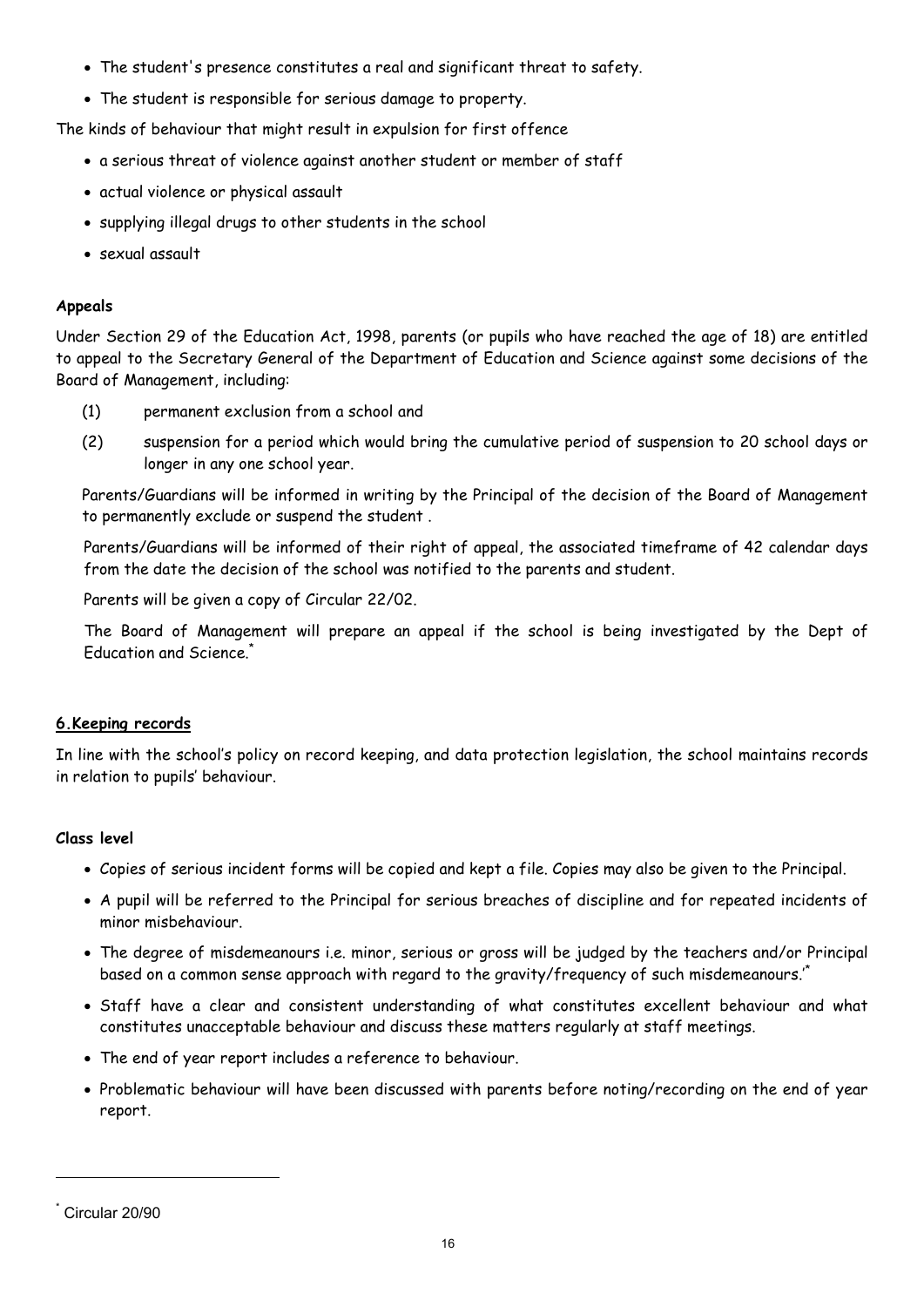# **Playground**

- Supervising teachers will use a yellow card/red card system and note names and dates of those children given red cards. A copy of these 'Red Card' notes will be sent home to be signed. Persistent or more serious behaviour will be written in the behaviour book with a note going home and will inform class teachers. Instances of repeated misbehaviour to the attention of the Principal through the behaviour book.
- Playground Safety (see Appendix) listed what is expected in the yard. These are discussed regularly with the children and amended following discussion by the whole staff at staff meetings, if necessary.

#### **School records.**

- In cases referred to the principal class teacher records pertaining to that case will be photocopied and given to the Principal.
- Formal records are maintained by the Principal e.g. factual reports of particular incidents, communication between school and home, with outside agencies, Board of Management etc.
- The Principal also maintains documentation pertaining to appeals under Section 29.

#### **7. Procedures to be followed in relation to pupil absences from school**

- Parents/guardians are encouraged to notify the school of an impending absence.
- Parents/guardians send in a written note informing the school of the reason for their child's absence from school.
- Written notes are recorded on the school database. These notes are kept in the child's file in the office.
- Teachers record attendance on reports for mid-year and end-of-year reports.
- Concerns regarding absences are highlighted to parents by class teachers and/or the principal.
- Parents are sent letters when their child has been absent for 10 days or more.
- Parents are sent letters when their child has been absent for 20 days or more and are informed that this information has been provided to the National Education Welfare Board.
- LETNS uses the standard forms to report on pupil absences to the National Education Welfare Board according to their reporting schedule.

#### **Our school encourages maximum school attendance by:**

- o Creating a stimulating and positive school environment
- o Acknowledging good or improved attendance
- o Adapting curriculum content and methodologies to maximise relevance to pupils
- $\circ$  Adapting, on occasion, the class and school timetables to make it more attractive to attend and to be on time
- o Making parents aware of the terms of the Education Welfare Act and its implications.
- o Having targets for improving attendance under the school DEIS plan
- o Having the Board of Management monitors attendance on a yearly basis.
- o Participating in the School Completions Programme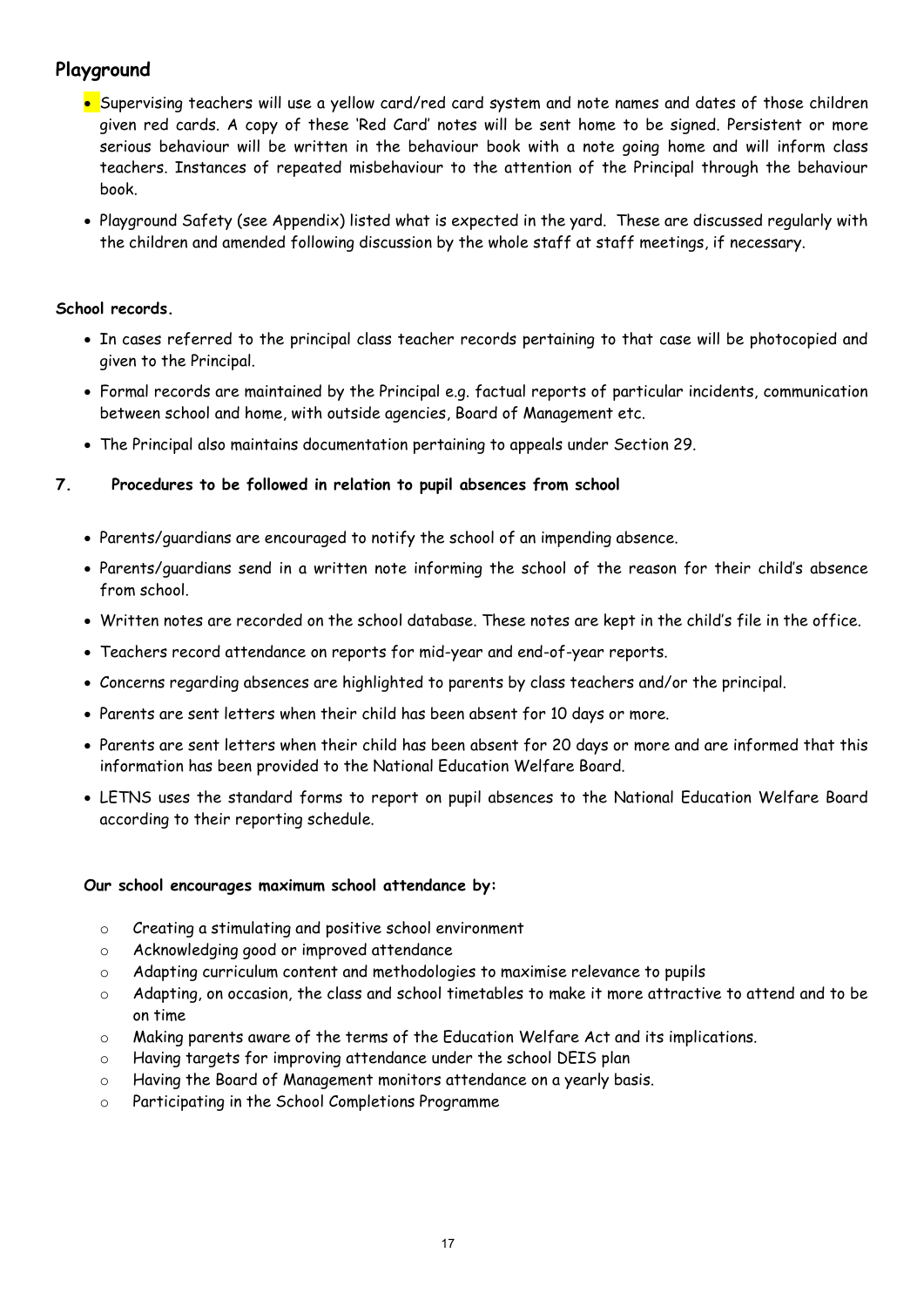# **8. Reference to other policies/documents**

Other school policies that have a bearing on the Positive Behaviour Policy are:

- Learn Together Plan
- SPHE plan
- Anti-bullying Policy
- Enrolment Policy
- Health & Safety Statement
- Special Educational Needs
- Homework Policy

# **9 Success Criteria**

Practical indicators of the success of this policy are:

- Respect shown to all members of the school community
- Observation of positive behaviour in classrooms, playground and school environment
- Consistent implementation of the policy by all staff in the school
- Willingness among staff to discuss and modify the policy when needed
- Positive feedback from teachers, parents and pupils
- Parents positively supporting PBP including sanctions

# **10 Implementation Date**

This policy will apply from the school year 2016/2017.

# **11 Timetable for Review**

This policy will be reviewed annually ( or in line with a change in Department legislation) and amended if necessary.

# **12 Ratification & Communication**

Letterkenny Educate Together National School's Board of Management officially ratified this policy in June 2016

The full policy is available to all members of the school community via the school office or website.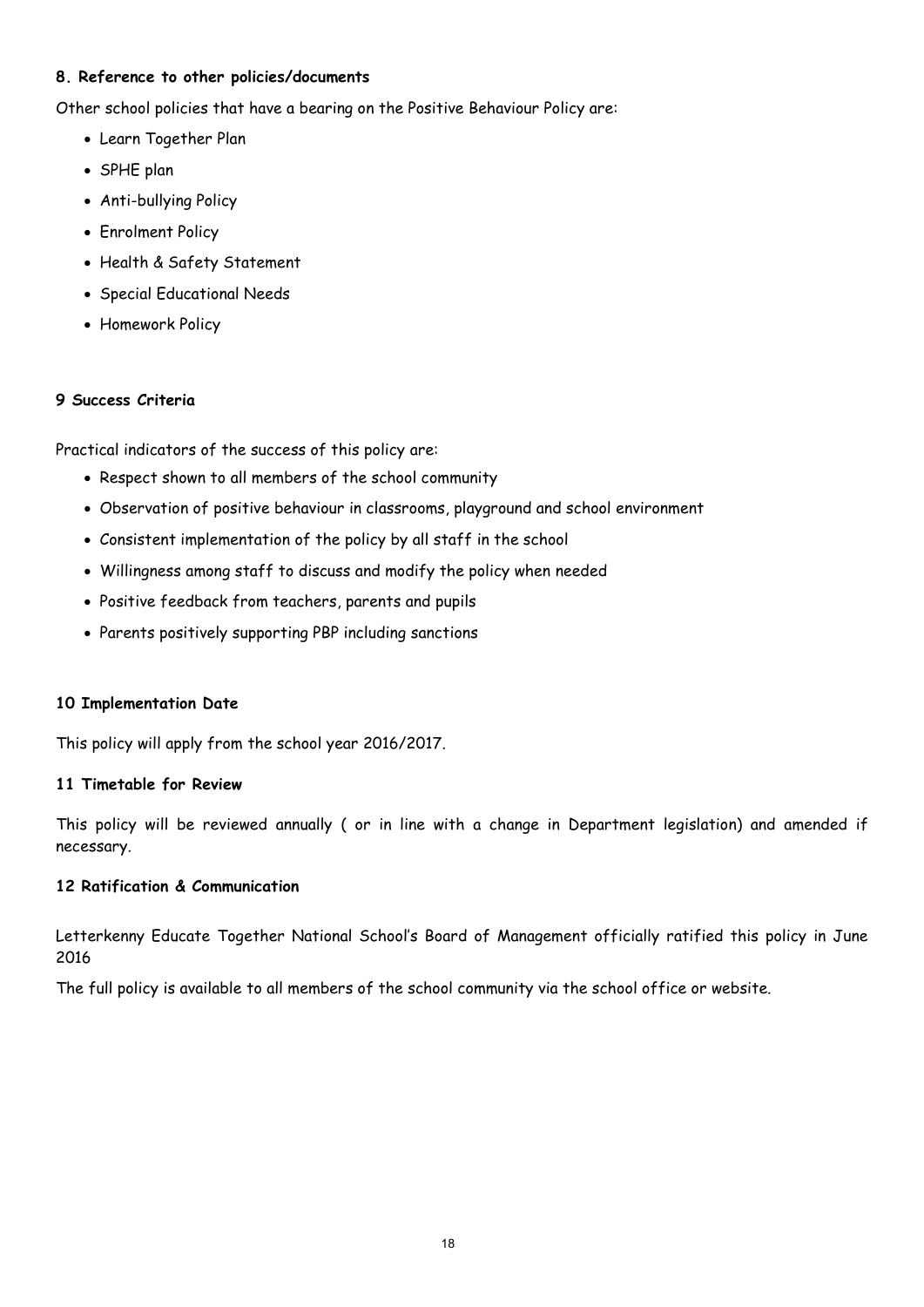# **Appendix One: References**

- Education (Welfare) Act, 2000 Section 23(1 -5), 24 (1-5)
- Education Act, 1998 Section 15 (2(d))
- Circular 20/90 on Discipline (DES web site [www.irlgov.ie/edu](http://www.irlgov.ie/educ)c). Also in CPSMA Handbook
- Circular 22/02 Appeals Procedures under Section 29 of the Education Act, 1998. (DES website). Deals with appeals under the following headings:
	- (1) Permanent exclusion from a school
	- (2)Suspension
	- (3)Refusal to enrol
- Guidelines for Developing School Codes of Behaviour (National Education Welfare Board) Draft edition published for consultation in 2007
- Department of Education and Science Guidelines on Countering Bullying Behaviour in Primary and Post Primary Schools (1993) available on DES website
- Report to the Minister of Education Niamh Breathnach, T.D. on Discipline in Schools. Maeve Martin, 1997. Ch. 4 p.56-61 Recommendations for Schools
- Stay Safe and Walk Tall Programmes
- Management Board Members' Handbook. Revised 2007. CPSMA: A suggested Code of Behaviour & Discipline for National Schools
- INTO (2004) Managing Challenging Behaviour: Guidelines for Teachers
- INTO (2006) Towards Positive Behaviour in Primary Schools
- INTO (1995) Enhancing Self Esteem
- The Education Act 1998. The Education Welfare Act 2000. Questions and Answers, INTO
- The Principal's Legal Handbook Oliver Mahon B**.**L**.** IVEA 2002 Ch. 2 School Discipline
- Responding to Bullying. First Steps for Teachers. The Cool School Programme. NE Health Board
- Investigating and Resolving Bullying in Schools. The Cool School Programme. NE Health Board
- Stop it! Steps to Address Bullying. Wexford Education Network. Wexford Area Partnership. Phone: 053 23994